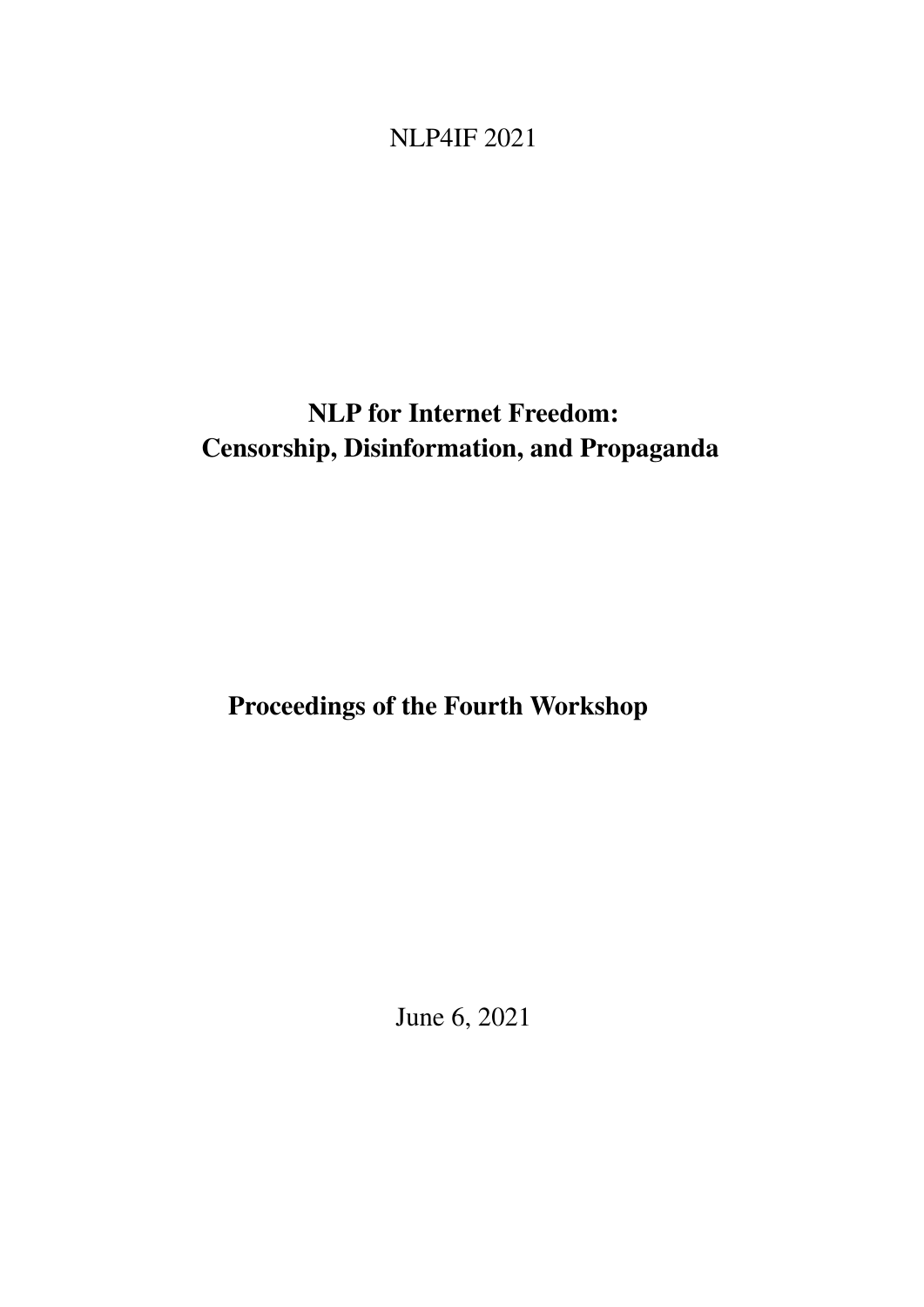Copyright of each paper stays with the respective authors (or their employers).

Order copies of this and other ACL proceedings from:

Association for Computational Linguistics (ACL) 209 N. Eighth Street Stroudsburg, PA 18360 USA Tel: +1-570-476-8006 Fax: +1-570-476-0860 acl@aclweb.org

ISBN 978-1-954085-26-8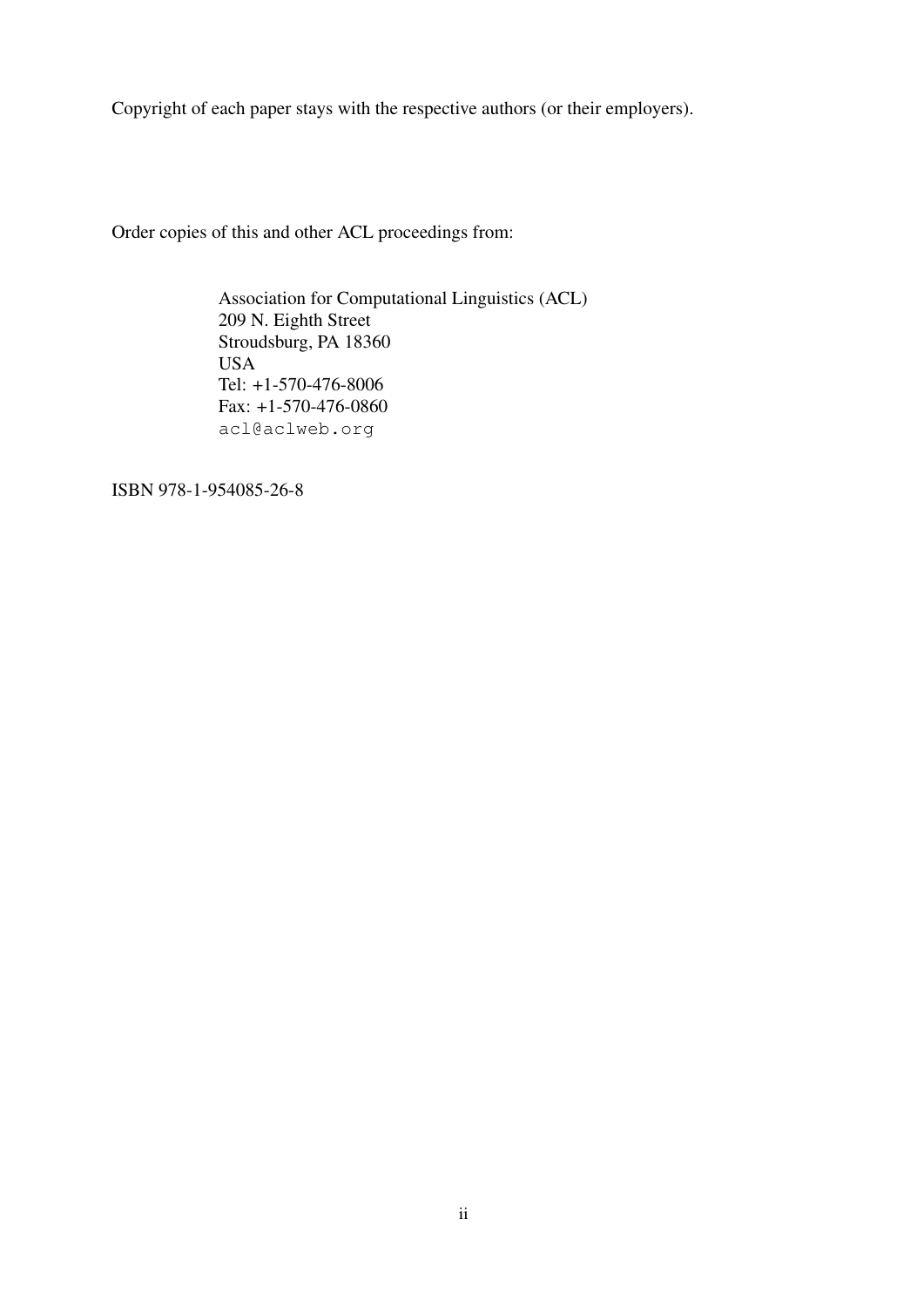### Preface

Welcome to the fourth edition of the Workshop on NLP for Internet Freedom: Censorship, Disinformation, and Propaganda. This is the second time we are running the workshop virtually, due to the COVID-19 pandemic. The pandemic has had a profound effect on the lives of people around the globe and, as much cliché as it may sound, we are all in this together. COVID-19 is the first pandemic in history in which technology and social media are being used on a massive scale to help people stay safe, informed, productive and connected. At the same time, the same technology that we rely on to keep us connected and informed is enabling and amplifying an *infodemic* that continues to undermine the global response and is detrimental to the efforts to control the pandemic. In the context of the pandemic, we define an infodemic as deliberate attempts to disseminate false information to undermine the public health response and to advance alternative agendas promoted by groups or individuals. We also realize that there is a vicious cycle: the more content is produced, the more misinformation and disinformation expand. The Internet is overloaded with false cures, such as drinking bleach or colloidal silver, conspiracy theories about the virus' origin, false claims that the COVID-19 vaccine will change patient's DNA or will serve to implant in us a tracking microchip, misinformation about methods such masks and social distancing, myths about the dangers and the real-world consequences of COVID-19. The goal of our workshop is to explore how we can address these issues using natural language processing.

We accepted 20 papers: 11 for the regular track and 9 for the shared tasks. The work presented at the workshop ranges from hate speech detection (Lemmens et al., Markov et al., Bose et al.) to approaches to identify false information and to verify facts (Maronikolakis et al., Bekoulis et al., Weld et al., Hämäläinen et al., Kazemi et al., Alhindi et al., Zuo et al.). The authors focus on different aspects of misinformation and disinformation: misleading headlines vs. rumor detection vs. stance detection for fact-checking. Some work concentrates on detecting biases in news media (e.g., Li & Goldwasser), which in turn contributes to research on propaganda. They all present different technical approaches.

Our workshop featured two shared tasks: Task 1 on Fighting the COVID-19 Infodemic, and Task 2 on Online Censorship Detection. Task 1 asked to predict several binary properties of a tweet about COVID-19, such as whether the tweet contains a verifiable factual claim or to what extent it is harmful to the society/community/individuals; the task was offered in multiple languages: English, Bulgarian, and Arabic. The second task was to predict whether a Sina Weibo tweet will be censored; it was offered in Chinese.

We are also thrilled to be able to bring two invited speakers: 1) Filippo Menczer, a distinguished professor of informatics and computer science at Indiana University, Bloomington, and Director of the Observatory on Social Media; and 2) Margaret Roberts, an associate professor of political science at University of California San Diego.

We thank the authors and the task participants for their interest in the workshop. We would also like to thank the program committee for their help with reviewing the papers and with advertising the workshop.

This material is partly based upon work supported by the US National Science Foundation under Grants No. 1704113 and No. 1828199.

It is also part of the Tanbih mega-project, which is developed at the Qatar Computing Research Institute, HBKU, and aims to limit the impact of "fake news," propaganda, and media bias by making users aware of what they are reading, thus promoting media literacy and critical thinking.

The NLP4IF 2021 Organizers:

Anna Feldman, Giovanni Da San Martino, Chris Leberknight and Preslav Nakov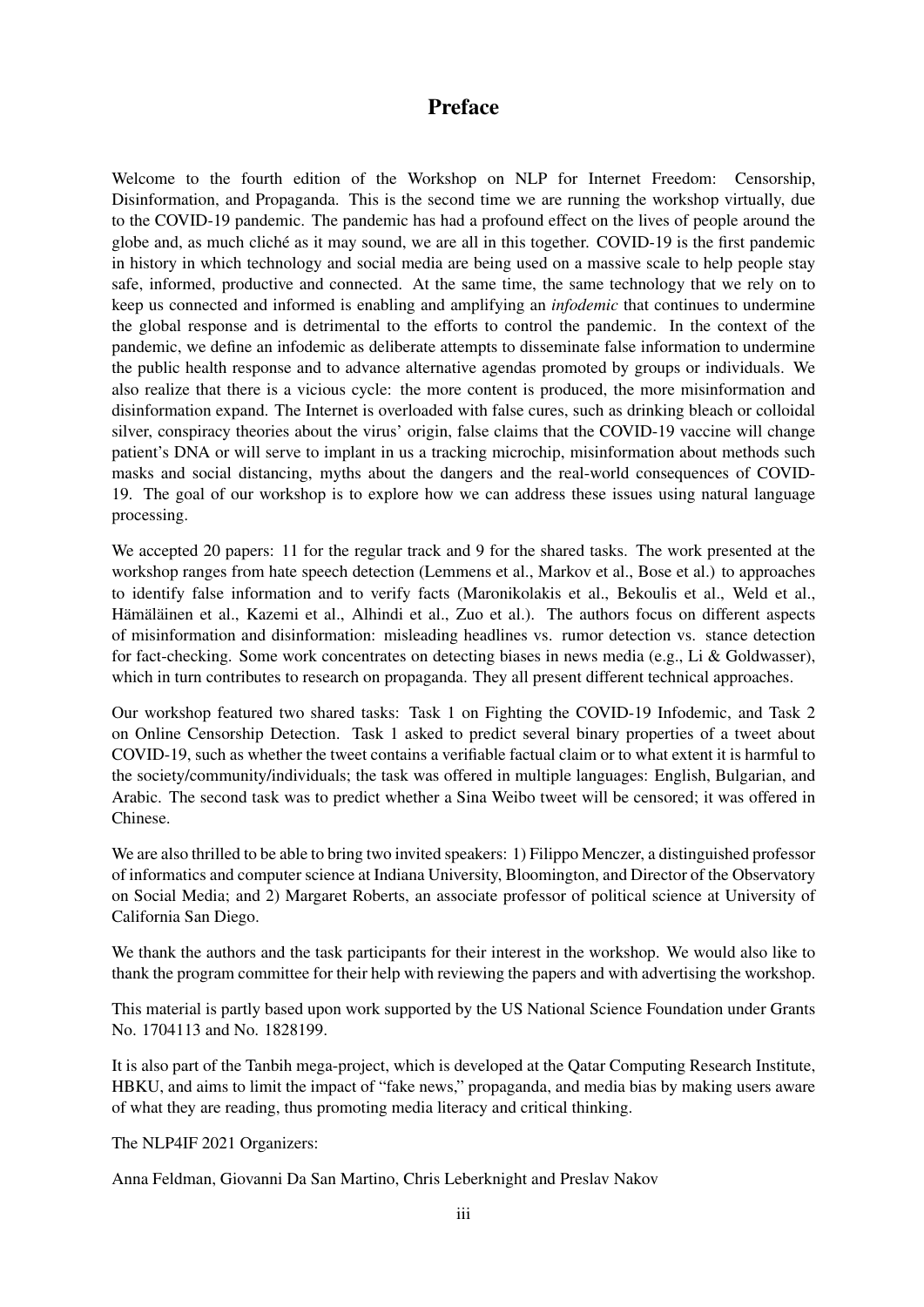http://www.netcopia.net/nlp4if/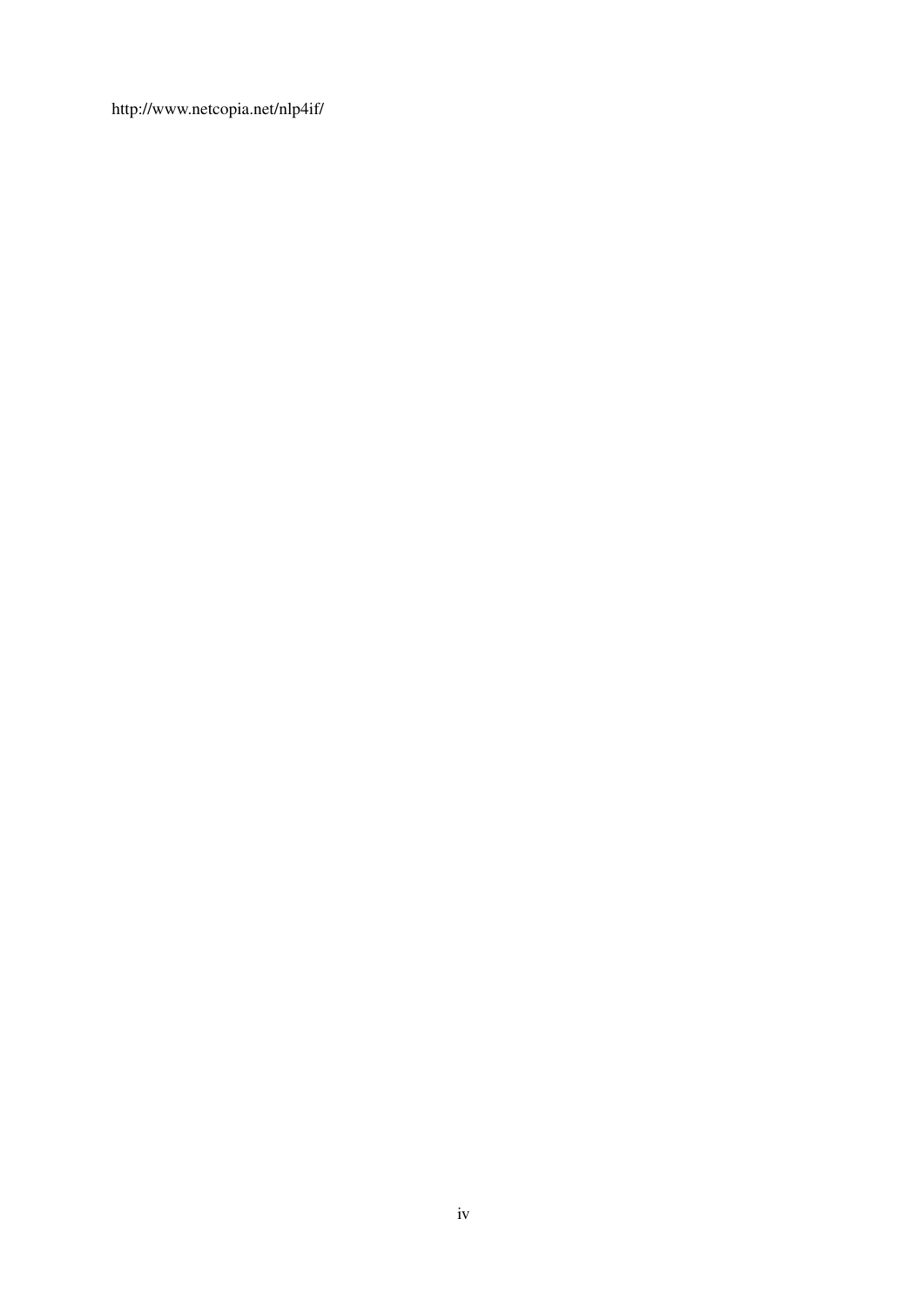# Organizing Committee

Anna Feldman, Montclair State University Giovanni Da San Martino, University of Padova Chris Leberknight, Montclair State University Preslav Nakov, Qatar Computing Research Institute, HBKU

## Program Committee

Firoj Alam, Qatar Computing Research Institute, HBKU Tariq Alhindi, Columbia University Jisun An, Singapore Management University Chris Brew, LivePerson Meghna Chaudhary, University of South Florida Jedidah Crandall, Arizona State University Anjalie Field, Carnegie-Mellon University Parush Gera, University of South Florida Yiqing Hua, Cornell University Jeffrey Knockel, Citizen Lab Haewoon Kwak, Singapore Management University Verónica Pérez-Rosas, University of Michigan Henrique Lopes Cardoso, University of Porto Yelena Mejova, ISI Foundation JIng Peng, Montclair State University Marinella Petrocchi, IIT-CNR Shaden Shaar, Qatar Computing Research Institute, HBKU Matthew Sumpter, University of South Florida Michele Tizzani, ISI Foundation Brook Wu, New Jersey Institute of Technology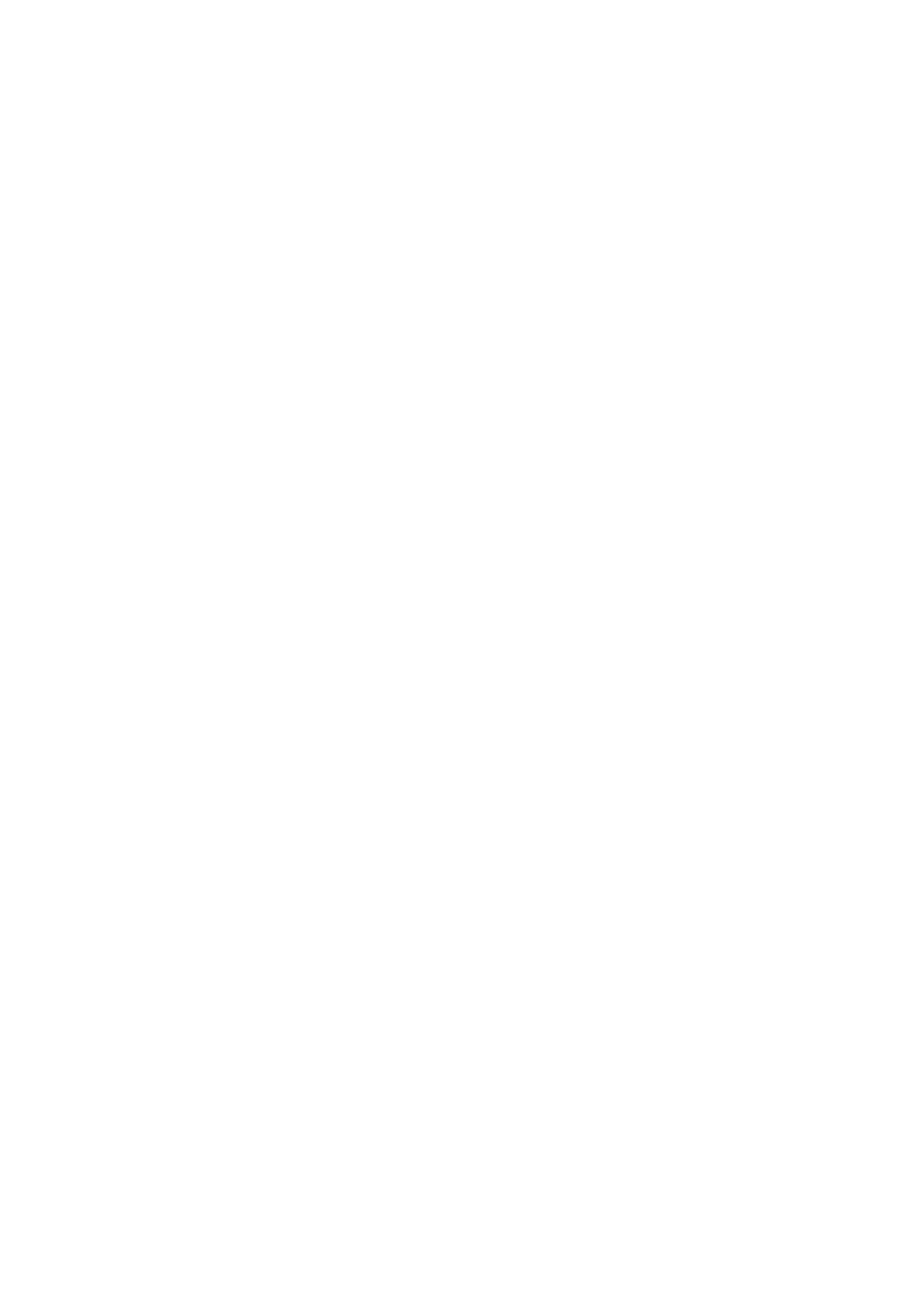# Table of Contents

| <b>Identifying Automatically Generated Headlines using Transformers</b>                                                                                                                                |
|--------------------------------------------------------------------------------------------------------------------------------------------------------------------------------------------------------|
| Improving Hate Speech Type and Target Detection with Hateful Metaphor Features                                                                                                                         |
| Improving Cross-Domain Hate Speech Detection by Reducing the False Positive Rate                                                                                                                       |
| Understanding the Impact of Evidence-Aware Sentence Selection for Fact Checking                                                                                                                        |
| Leveraging Community and Author Context to Explain the Performance and Bias of Text-Based Decep-<br>tion Detection Models                                                                              |
| Never guess what I heard Rumor Detection in Finnish News: a Dataset and a Baseline                                                                                                                     |
| Extractive and Abstractive Explanations for Fact-Checking and Evaluation of News<br>Ashkan Kazemi, Zehua Li, Verónica Pérez-Rosas and Rada Mihalcea45                                                  |
| Generalisability of Topic Models in Cross-corpora Abusive Language Detection                                                                                                                           |
| AraStance: A Multi-Country and Multi-Domain Dataset of Arabic Stance Detection for Fact Checking<br>Tariq Alhindi, Amal Alabdulkarim, Ali Alshehri, Muhammad Abdul-Mageed and Preslav Nakov57          |
| MEAN: Multi-head Entity Aware Attention Networkfor Political Perspective Detection in News Media                                                                                                       |
| An Empirical Assessment of the Qualitative Aspects of Misinformation in Health News                                                                                                                    |
| Findings of the NLP4IF-2021 Shared Tasks on Fighting the COVID-19 Infodemic and Censorship De-<br>tection<br>Shaden Shaar, Firoj Alam, Giovanni Da San Martino, Alex Nikolov, Wajdi Zaghouani, Preslav |
| DamascusTeam at NLP4IF2021: Fighting the Arabic COVID-19 Infodemic on Twitter Using AraBERT                                                                                                            |
| NARNIA at NLP4IF-2021: Identification of Misinformation in COVID-19 Tweets Using BERTweet                                                                                                              |
| R00 at NLP4IF-2021 Fighting COVID-19 Infodemic with Transformers and More Transformers                                                                                                                 |
| Multi Output Learning using Task Wise Attention for Predicting Binary Properties of Tweets : Shared-<br>Task-On-Fighting the COVID-19 Infodemic                                                        |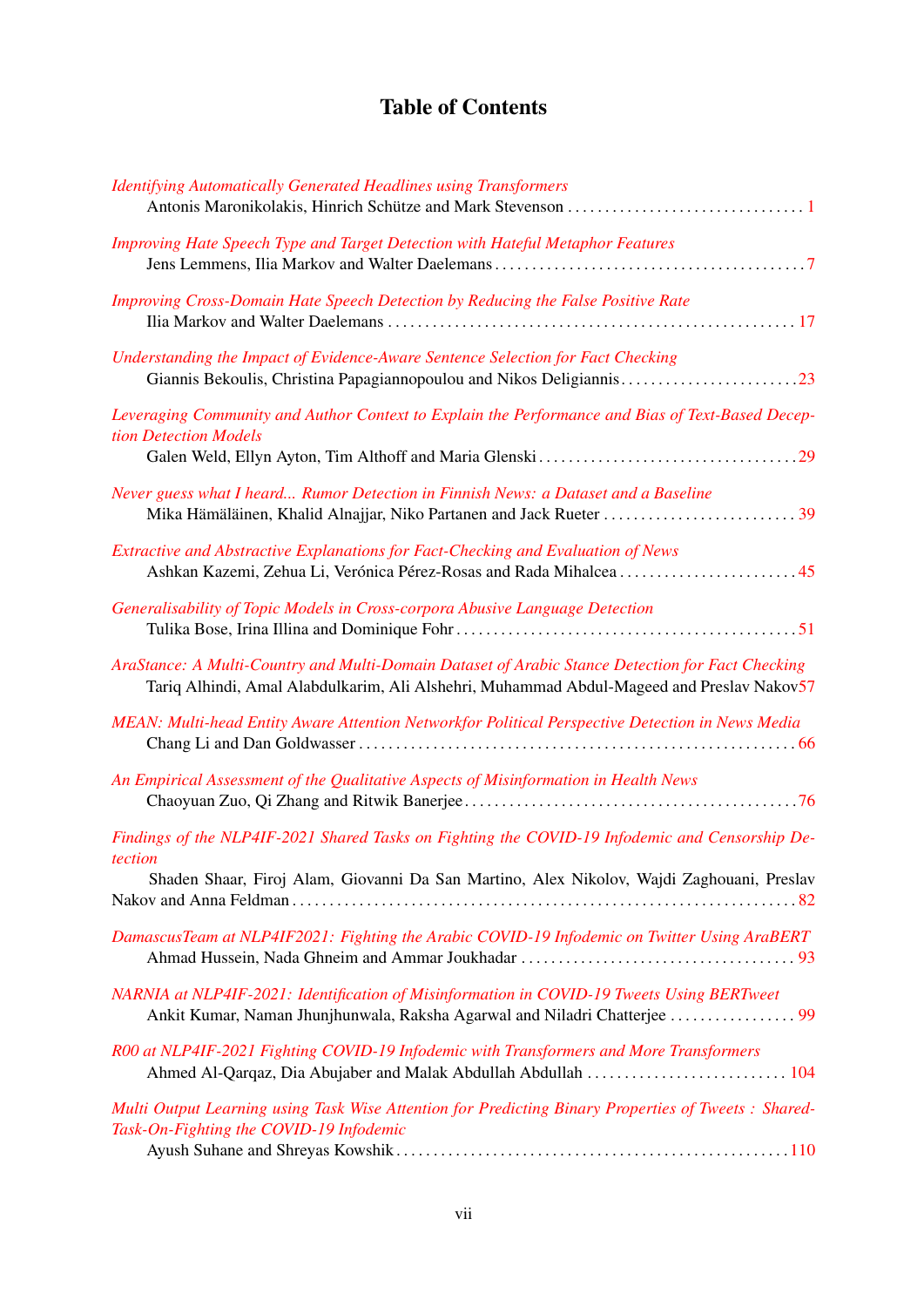| <i>iCompass at NLP4IF-2021–Fighting the COVID-19 Infodemic</i>                               |  |
|----------------------------------------------------------------------------------------------|--|
|                                                                                              |  |
| Fighting the COVID-19 Infodemic with a Holistic BERT Ensemble                                |  |
|                                                                                              |  |
| Detecting Multilingual COVID-19 Misinformation on Social Media via Contextualized Embeddings |  |
|                                                                                              |  |
| Transformers to Fight the COVID-19 Infodemic                                                 |  |
|                                                                                              |  |
| Classification of Censored Tweets in Chinese Language using XLNet                            |  |
|                                                                                              |  |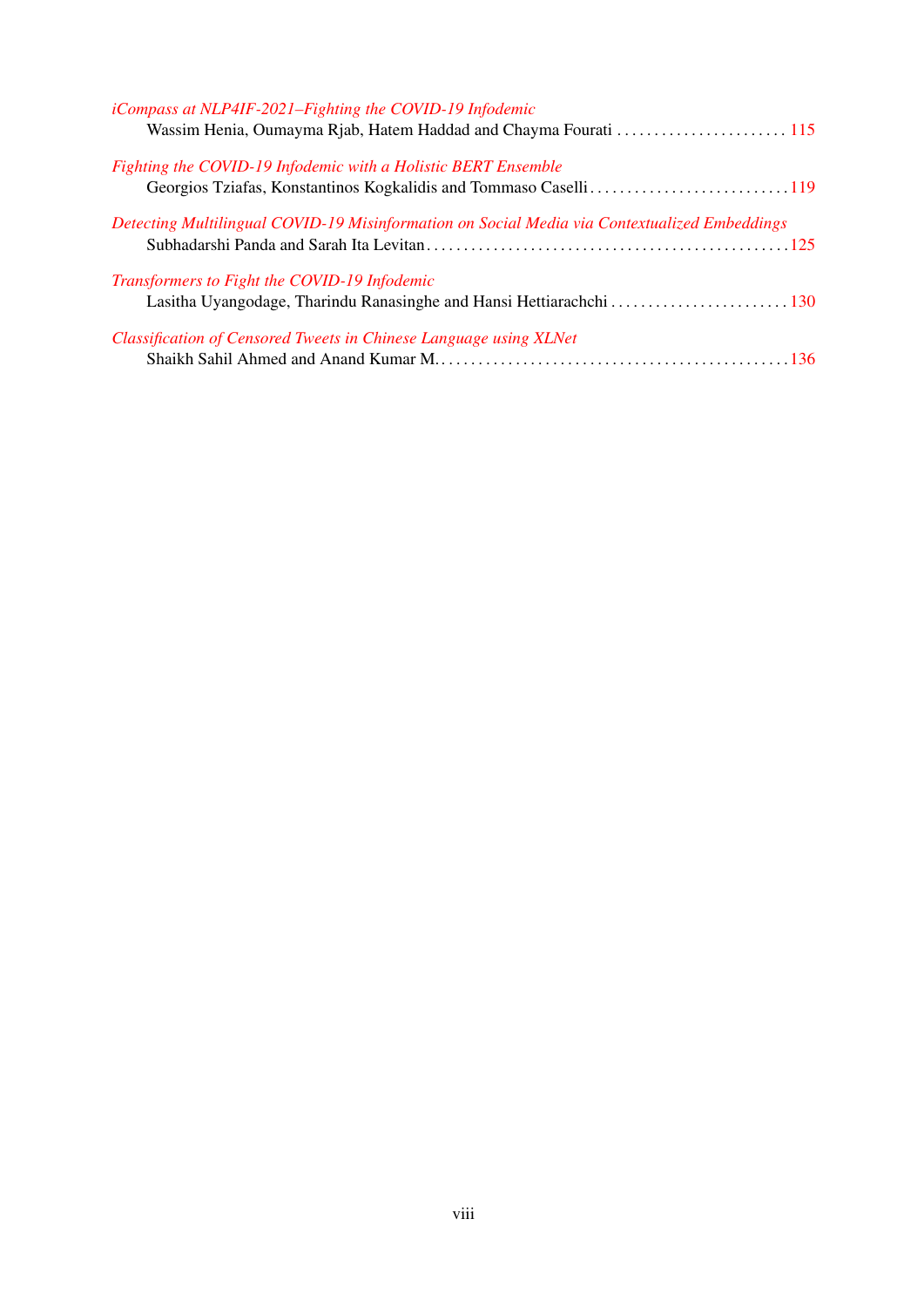#### Workshop Program

*[Identifying Automatically Generated Headlines using Transformers](#page-0-0)* Antonis Maronikolakis, Hinrich Schütze and Mark Stevenson

*[Improving Hate Speech Type and Target Detection with Hateful Metaphor Features](#page-0-0)* Jens Lemmens, Ilia Markov and Walter Daelemans

*[Improving Cross-Domain Hate Speech Detection by Reducing the False Positive](#page-0-0) [Rate](#page-0-0)*

Ilia Markov and Walter Daelemans

*[Understanding the Impact of Evidence-Aware Sentence Selection for Fact Checking](#page-0-0)* Giannis Bekoulis, Christina Papagiannopoulou and Nikos Deligiannis

### *[Leveraging Community and Author Context to Explain the Performance and Bias of](#page-0-0) [Text-Based Deception Detection Models](#page-0-0)*

Galen Weld, Ellyn Ayton, Tim Althoff and Maria Glenski

#### *[Never guess what I heard... Rumor Detection in Finnish News: a Dataset and a](#page-0-0) [Baseline](#page-0-0)*

Mika Hämäläinen, Khalid Alnajjar, Niko Partanen and Jack Rueter

*[Extractive and Abstractive Explanations for Fact-Checking and Evaluation of News](#page-0-0)* Ashkan Kazemi, Zehua Li, Verónica Pérez-Rosas and Rada Mihalcea

*[Generalisability of Topic Models in Cross-corpora Abusive Language Detection](#page-0-0)* Tulika Bose, Irina Illina and Dominique Fohr

#### *[AraStance: A Multi-Country and Multi-Domain Dataset of Arabic Stance Detection](#page-0-0) [for Fact Checking](#page-0-0)*

Tariq Alhindi, Amal Alabdulkarim, Ali Alshehri, Muhammad Abdul-Mageed and Preslav Nakov

*[MEAN: Multi-head Entity Aware Attention Networkfor Political Perspective Detec](#page-0-0)[tion in News Media](#page-0-0)*

Chang Li and Dan Goldwasser

*[An Empirical Assessment of the Qualitative Aspects of Misinformation in Health](#page-0-0) [News](#page-0-0)*

Chaoyuan Zuo, Qi Zhang and Ritwik Banerjee

#### *[Findings of the NLP4IF-2021 Shared Tasks on Fighting the COVID-19 Infodemic](#page-0-0) [and Censorship Detection](#page-0-0)*

Shaden Shaar, Firoj Alam, Giovanni Da San Martino, Alex Nikolov, Wajdi Zaghouani, Preslav Nakov and Anna Feldman